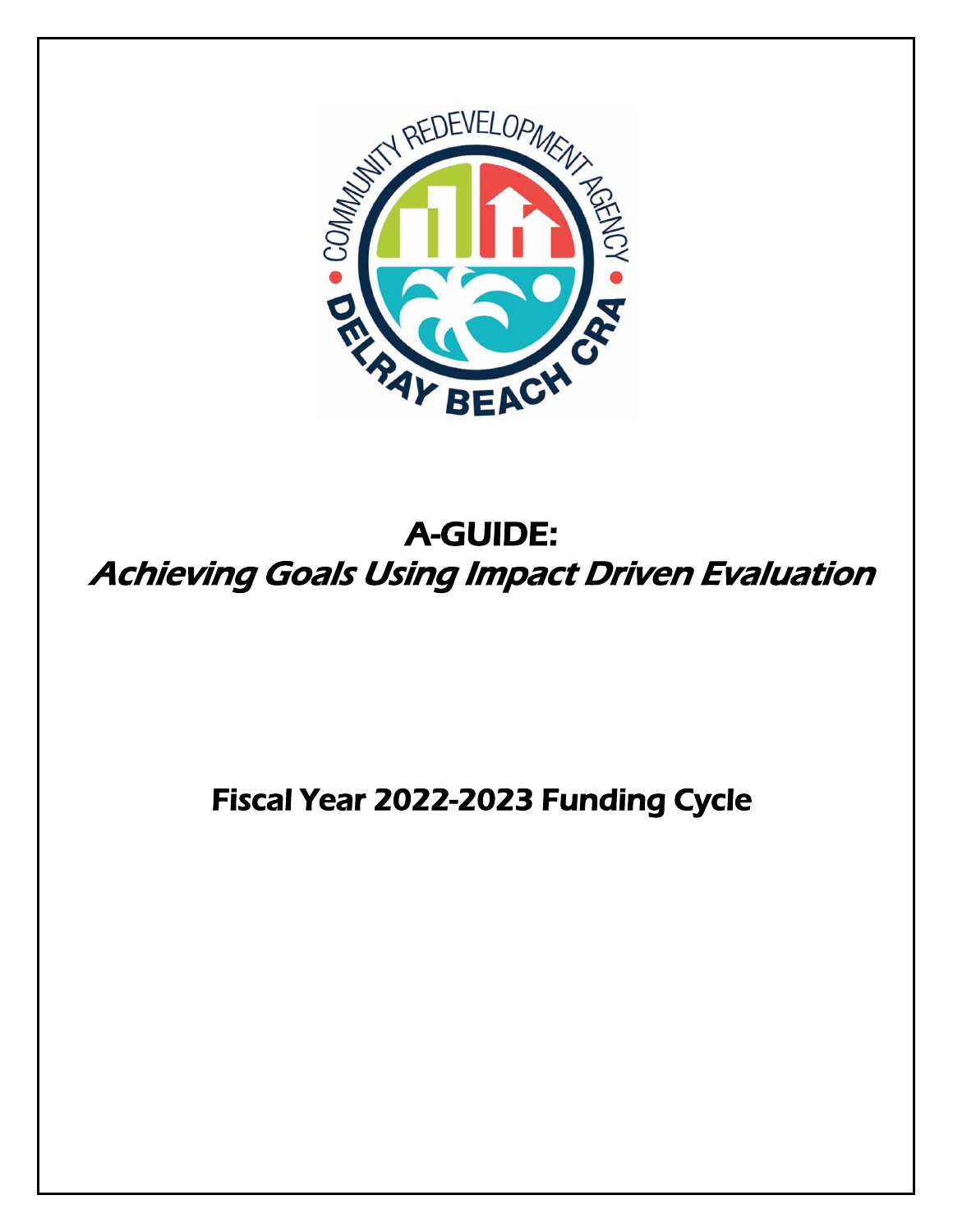## **Delray Beach Community Redevelopment Agency** A-GUIDE: Achieving Goals Using Impact Driven Evaluation

## **Table of Contents**

| Delray Beach Community Redevelopment Agency (CRA) Funding Framework 5 |
|-----------------------------------------------------------------------|
|                                                                       |
|                                                                       |
|                                                                       |
|                                                                       |
|                                                                       |
|                                                                       |
|                                                                       |
|                                                                       |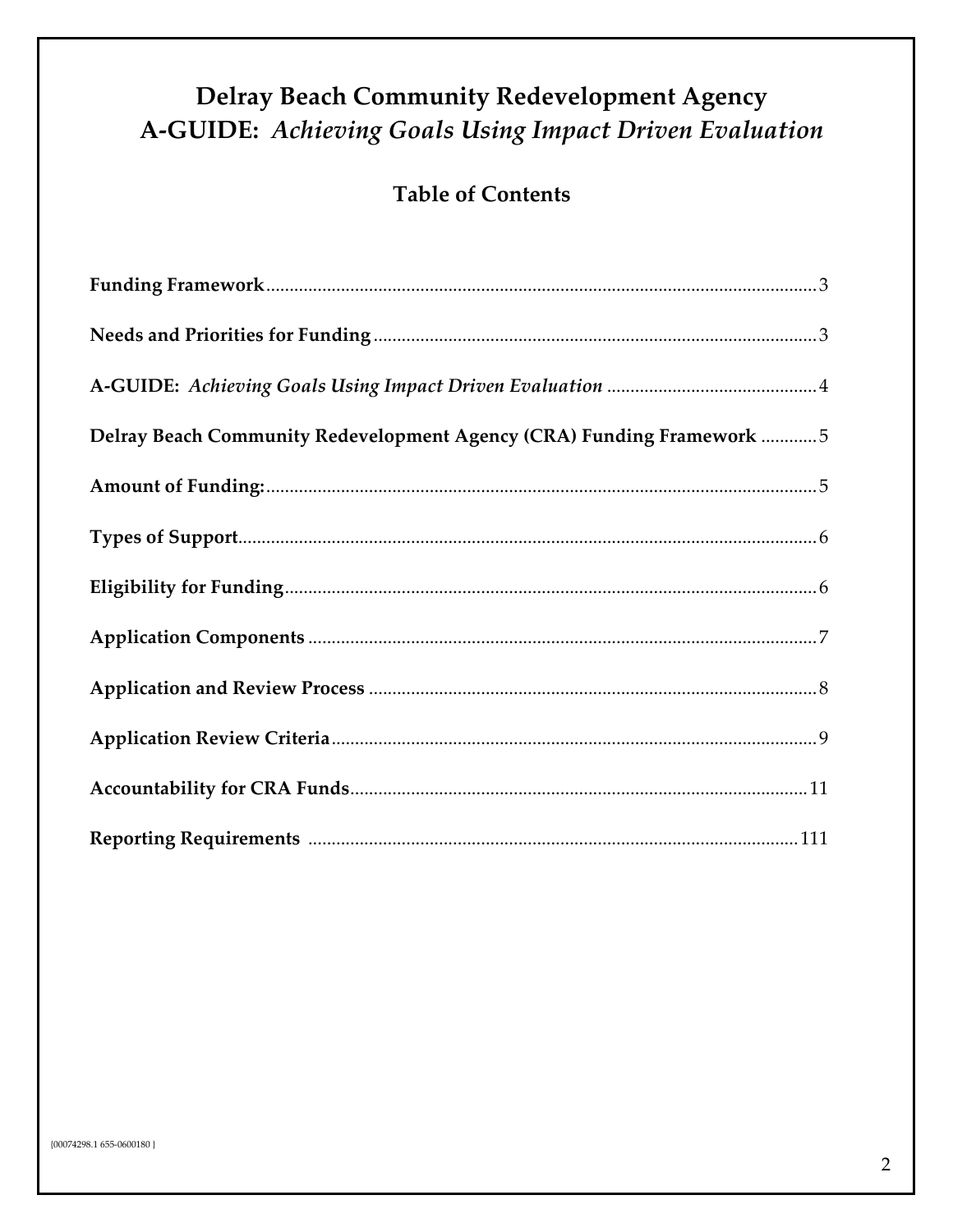## <span id="page-2-0"></span>**Delray Beach Community Redevelopment Agency A-GUIDE:** *Achieving Goals Using Impact Driven Evaluation* **Fiscal Year 2022-2023**

### **Funding Framework**

The mission of the Delray Beach Community Redevelopment Agency (CRA) is to foster and directly assist in the redevelopment of the Community Redevelopment Area in order to eliminate blight, create a sustainable downtown, and encourage economic growth, thus improving the attractiveness and quality of life of the CRA District and the City of Delray Beach as a whole. The City's Community Redevelopment Plan provides the framework for projects and activities intended to accomplish this mission, and offers objectives for redevelopment of the area that is also consistent with the citizens' visions as expressed through various neighborhood and area planning initiatives. In addition, the Community Redevelopment Plan must be consistent with the City of Delray Beach's Comprehensive Plan. In order to remain current in the fast-paced, highly volatile economy of South Florida, both the Community Redevelopment Plan and City of Delray Beach Comprehensive Plan must be reviewed and updated on a regular basis in order to accurately reflect changing conditions and community objectives.

The CRA cannot possibly fund the immense task of redevelopment on its own and must therefore structure its programs to act as catalysts for redevelopment efforts by individual residents and businesses within the CRA and to leverage investment by private enterprise. With limited resources available for redevelopment efforts, the Agency must allocate funding to projects and programs that will provide the most benefit for the dollars expended. To assure the CRA is receiving the intended results from its projects and programs it is important that funding decisions are based on expectations of specific, measurable outcomes. Also, since the implementation of a few strategically placed well-funded programs may have a much greater impact on the overall area than many inadequately funded ones, programs must be evaluated in the context of the agency's overall goals, and implemented accordingly.

Relevant to those activities, state law requires that all public redevelopment activities expressly authorized by the Community Redevelopment Act and funded by tax increment financing must be in accordance with a redevelopment plan which has been approved by the City Commission. The CRA's funding activities must, therefore, align with the Delray Beach Community Redevelopment Plan. Toward that end, the CRA has developed the A-GUIDE: *Achieving Goals Using Impact Driven Evaluation*, as a methodology for verifying alignment and effectiveness of the programs and activities it supports.

## <span id="page-2-1"></span>**Needs and Priorities for Funding**

The CRA provides funding to address "Overall Needs" within the Community Redevelopment Area as defined in the Community Redevelopment Plan. Different from the specific needs identified within the various sub-areas of the Community Redevelopment Area, the following "Overall Needs" are area wide in scope and encompass some of the more serious problems that are prevalent throughout the area and contribute to the overall state of decline. These needs, which are described in more detail in Section II of the CRA Plan, are listed below.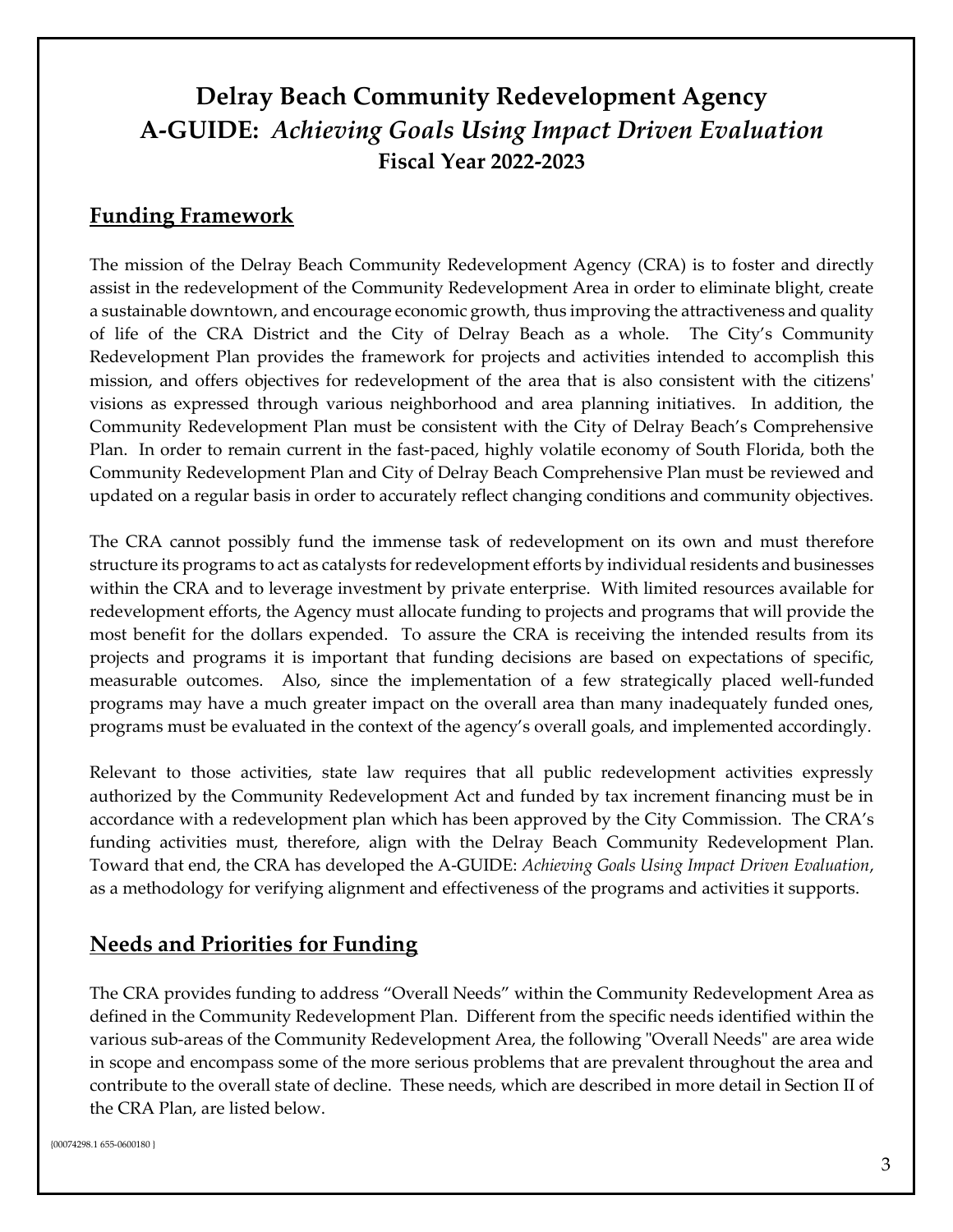- **Removal of Slum and Blight**
- **Land Use**
- **Economic Development**
- **Affordable Housing**
- **Downtown Housing**
- **Infrastructure**
- **Recreation and Cultural Facilities**

While the CRA and City are the primary entities responsible for implementing the Redevelopment Plan, several of the Overall Needs identified in the plan can more effectively be addressed through partnerships with other organizations. Three areas in particular - *Affordable Housing, Recreation and Cultural Facilities,* and *Economic/Business Development* - have the potential to realize better results through strategic alliances between the CRA and nonprofits that have a demonstrated capacity to address those needs. Over the years the CRA has provided significant funding, both for capital projects and operations, to seven "Nonprofit Partners": the Delray Beach Library, Creative City Collaborative (Arts Garage), Delray Beach Historical Society, EPOCH (Expanding and Preserving Our Cultural Heritage, Inc./Spady Museum), the Delray Beach Community Land Trust, the Greater Delray Beach Chamber of Commerce, and previously, Old School Square Center for the Arts. All A-G.U.I.D.E. Non-Profit Partners are located on City-owned property, have received City funding or other assistance, and are identified in the CRA Plan as a program or project that addresses the needs of the CRA district.

In order to better evaluate funding requests from those organizations and potential new "Partners," and measure the results of activities supported by CRA funds relative to the CRA's goals and objectives, the CRA developed the A-GUIDE program.

### **A-GUIDE:** *Achieving Goals Using Impact Driven Evaluation*

The A-GUIDE presents the Community Redevelopment Agency's (CRA) funding interests and intentions relative to addressing needs identified in the CRA Plan, along with practical information for eligible nonprofit organizations that wish to seek significant CRA funding. Within a strategic framework for awarding and evaluating funding, specific guidelines provide clear and consistent means for the CRA to:

- <span id="page-3-0"></span>• Inform the community about CRA funding interests and intentions
- Identify funding in each fiscal year that is eligible for strategic partnerships based on the three "Overall Needs" identified above (Affordable Housing, Economic Development, Recreation and Cultural Facilities)
- Advise potential applicants for support regarding how they may become partners in accomplishing shorter and longer-term CRA goals
- Consider and compare funding applications and make funding decisions
- Measure and evaluate organization performance relative to projections once funding is awarded

For each of the three "Overall Needs" the A-GUIDE describes the kinds of activities the CRA will fund; the shorter-term outcomes and longer-term impacts the CRA hopes to achieve in collaboration with its nonprofit partners; and measures by which levels of success in those efforts may be assessed. **Funding applications must demonstrate alignment with these guidelines and the CRA Redevelopment Plan.**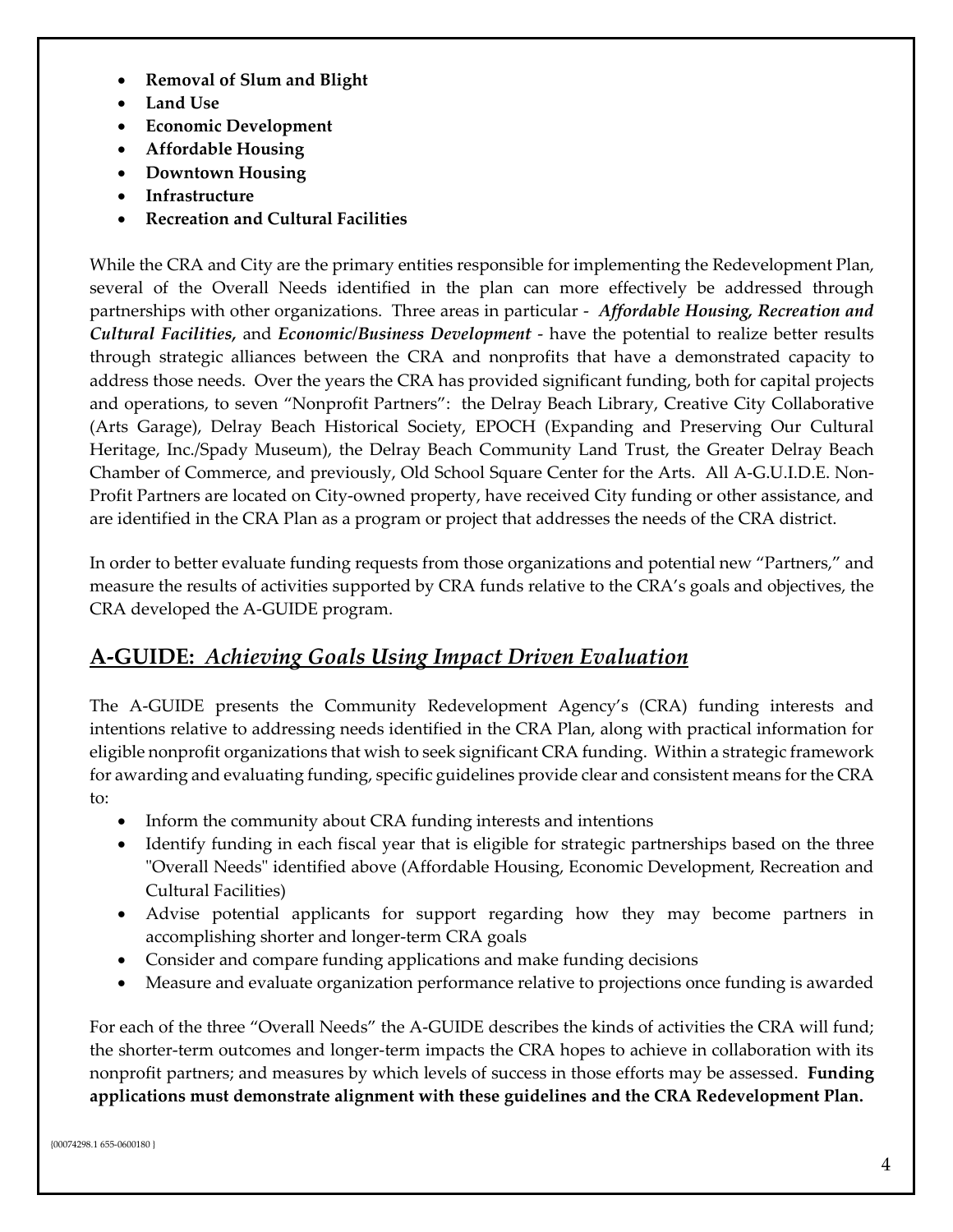## <span id="page-4-0"></span>**Delray Beach Community Redevelopment Agency (CRA) Funding Framework**

|                                                             | 1. Affordable Housing                                                                                                                                                                                                                                                                                           | 2. Recreation & Cultural Facilities                                                                                                                                                                                                                                                                                   | 3. Economic/Business Development                                                                                                                                                                                                                                    |
|-------------------------------------------------------------|-----------------------------------------------------------------------------------------------------------------------------------------------------------------------------------------------------------------------------------------------------------------------------------------------------------------|-----------------------------------------------------------------------------------------------------------------------------------------------------------------------------------------------------------------------------------------------------------------------------------------------------------------------|---------------------------------------------------------------------------------------------------------------------------------------------------------------------------------------------------------------------------------------------------------------------|
| <b>CRA</b> funds these<br>kinds of<br>activities            | • Support to implement affordable housing<br>programs                                                                                                                                                                                                                                                           | Performing/visual arts programs/ events<br>Museum exhibits<br>Library programs<br>Education in arts, culture, heritage                                                                                                                                                                                                | Support for businesses with emphasis<br>$\bullet$<br>on small businesses.                                                                                                                                                                                           |
| To achieve these<br>(shorter term)<br>outcomes              | • Increased supply of affordable housing in<br>the CRA District<br>• More opportunities for home ownership<br>• Development of infill housing<br>Upgraded housing conditions<br>Increased private investment in residential<br>$\bullet$<br>areas and commercial areas surrounding<br>residential neighborhoods | • More visitors to downtown Delray Beach and the<br><b>CRA</b> District<br>• Increased economic activity downtown<br>• More and higher quality cultural & educational<br>opportunities<br>• Increased knowledge about local arts, cultural<br>heritage<br>• Programs that engage the residents of the CRA<br>District | Creation of higher paying jobs located in<br>Delray<br>Higher occupancy in office buildings<br>Increased economic activity downtown<br>Encourage variety of businesses in the<br><b>CRA</b> District                                                                |
| With these<br>long-term<br>impacts                          | • Stabilization of neighborhoods<br>Improved quality of life<br>• Higher tax base<br>Improved safety; reduction of crime<br>Increased property values relative to other<br>areas of the City                                                                                                                    | • Delray Beach as a nationally recognized arts &<br>culture destination<br>• Higher tax base<br>• More arts related businesses                                                                                                                                                                                        | National recognition of Delray Beach as<br>$\bullet$<br>a City where companies want to be<br>Higher tax base<br>$\bullet$<br>Increase small businesses                                                                                                              |
| Demonstrated<br>by these kinds<br>of measures of<br>success | • Number of affordable housing units (new<br>and renovated)<br>• Number of new homeowners<br>• Decrease number of substandard units<br>Dollars invested<br>Reduced crime rates<br>• Increase in assessed value                                                                                                  | • Number and types of arts, leisure, and<br>educational programs, events, and businesses<br>• Revenue generated by tickets, food & drink, other<br>purchases for partners and community<br>• Numbers of attendees, members, volunteers<br>• Level of private financial support<br>• Level of customer satisfaction    | • Number of businesses relocating to or<br>expanding in Delray Beach<br>Dollars invested/capital raised<br>$\bullet$<br>Increases in assessed values<br>$\bullet$<br>Occupancy rates<br>$\bullet$<br>Number of businesses served and their<br>$\bullet$<br>location |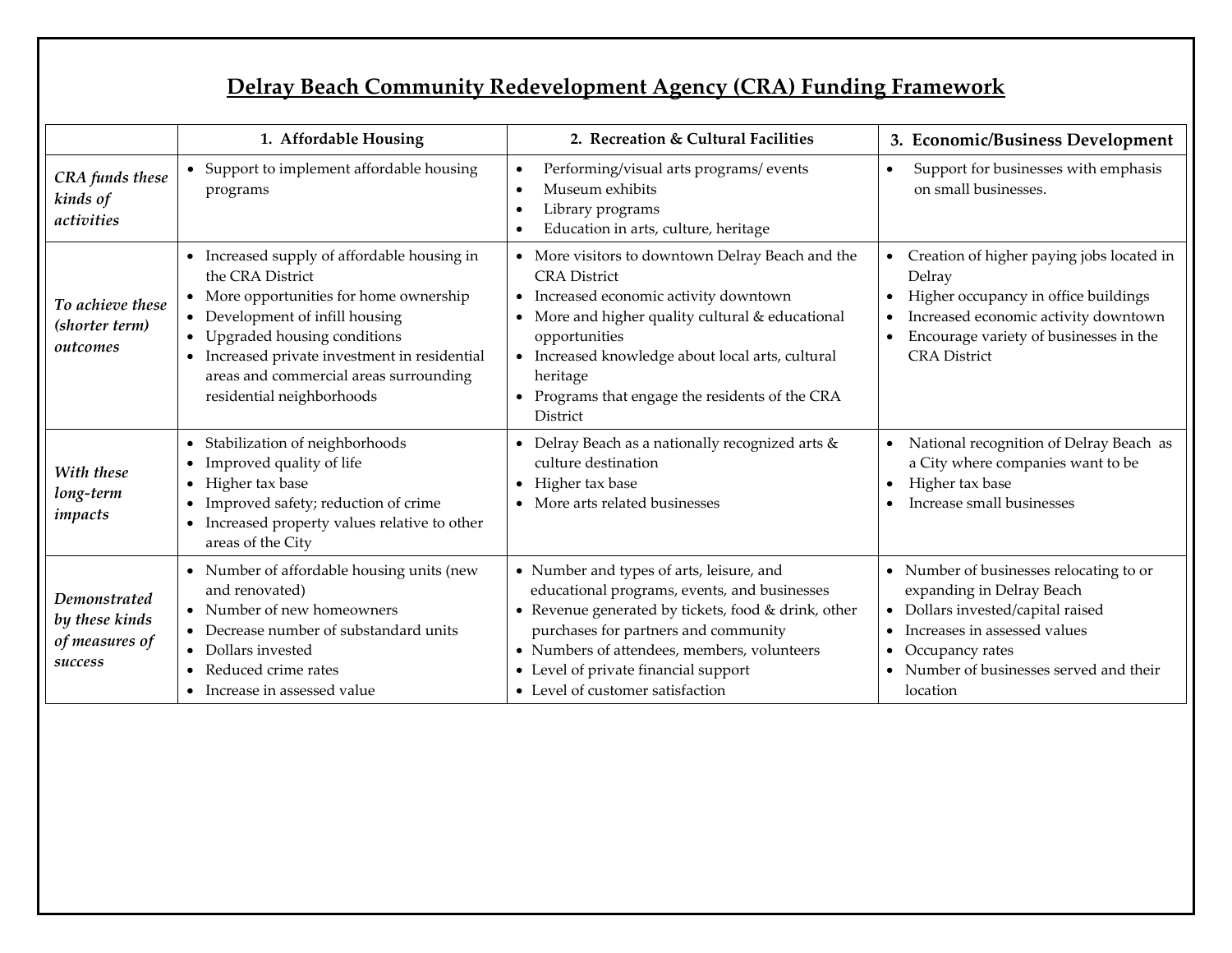The A-GUIDE framework applies to the major support provided by the CRA to specific Nonprofit Partners and does not replace guidelines for various other CRA funding assistance programs such as: Project Consultancy & Design Services Program; Site Development Assistance Program; Paint-Up & Signage Program; Rent Subsidy Program; Historic Façade Improvement Program; Development Infrastructure Assistance Program; Land Value Investment Program; Job Creation Bonus Program; Community Sponsorship Program, and Curb Appeal Residential Improvement Program.

## <span id="page-5-0"></span>**Amount of Funding:**

The following guidelines regarding the amount of funding for which a Nonprofit Partner may apply are effective for Fiscal Year 2022-2023.

- CRA support for Nonprofit Partners that have received funding in prior years will not be increased for Fiscal Year 2022-2023, and in fact may be decreased, according to availability of funds and the quality of their applications relative to these guidelines. Funding availability is based on annually approved budget.
- CRA support may not exceed 25% of an organization's total operating budget for the year in which the grant is requested, unless otherwise approved by the CRA Board. A transition plan has been established for each Nonprofit Partner that has received support in excess of 25% in prior years, to reduce CRA funding to not more than 25% of their total budgets. As long as funding of their applications is approved each year, the transition periods may extend through FY2022-2023.
- An organization may request support for *up to two programs or projects*.
- CRA support *may* exceed 25% of the budget *for a specific program or project*.
- Funding may be requested for a maximum one-year period in any application, though applications may be submitted for the same project/program in more than one consecutive year.
- The inclusion of in-kind cash value and/or services as projected and/or current revenue will be given careful review by the CRA. The value of in-kind revenue must be thoroughly documented and in general should not exceed ten percent (10%) of the total project/program budget. For Affordable Housing programs, real estate donations will not be included in the 10% calculation.
- Nonprofit Partners that have received funding in prior years must submit applications for future funding; no assumption of future funding will be made based on past support.
- Funds will be disbursed quarterly in accordance with the "Funding Agreement" executed by each Nonprofit Partner upon approval of funding.

Along with organizational and programmatic considerations, the CRA will include financial factors in its review of funding proposals to determine whether or not and how much funding will be awarded to each applicant. Financial considerations may include projected and actual revenue and expenses for prior years, financial statements, the proposed program/project budget, committed and potential support from other funders, financial sustainability, and the CRA's own budget and available resources.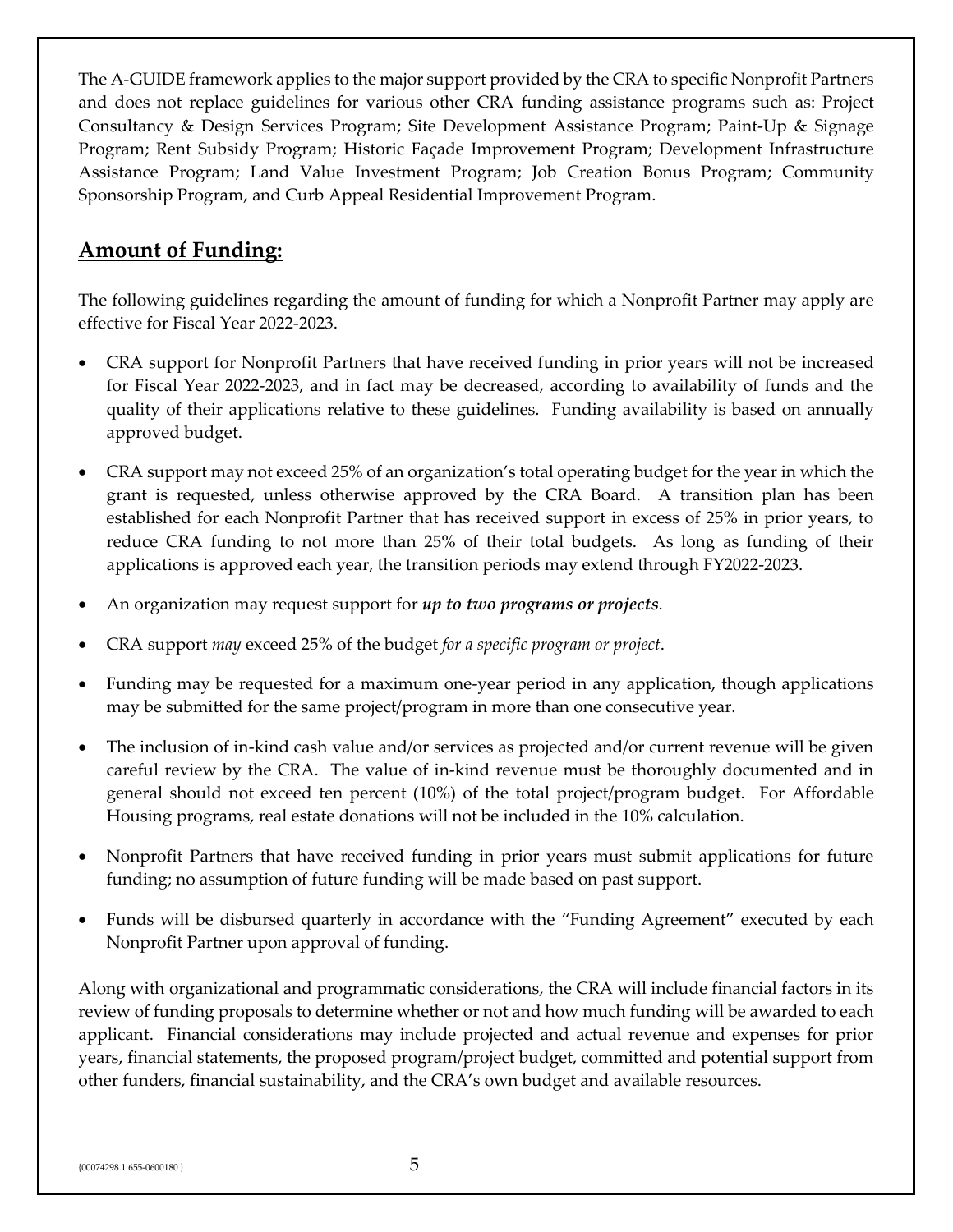## <span id="page-6-0"></span>**Types of Support**

The CRA may provide the following types of support for Nonprofit Partners' projects and programs. Generally speaking, a *project* is defined as a set of activities that has definite start and end points and is relatively short in term (a year or less); the scope is clearly defined and somewhat narrow and not likely to change significantly during the life of the project. A *program* is longer in term or ongoing and may involve multiple related projects; the scope is broad and activities and objectives must be managed over time as the organization environment changes. Projects and programs are usually linked to identifiable organization work units or cost centers.

| Program/project<br>support          | Direct costs to develop and/or implement specific projects or programs. Any<br>direct costs related to operation of the program, including but not limited to<br>staffing, equipment, promotions, supplies, and materials.                                                                                                                    |
|-------------------------------------|-----------------------------------------------------------------------------------------------------------------------------------------------------------------------------------------------------------------------------------------------------------------------------------------------------------------------------------------------|
| <b>Matching funds</b>               | Contributions provided by another donor or grants awarded that will be paid<br>only if the donor organization raises additional funds from another source                                                                                                                                                                                     |
| Program evaluation                  | Evaluation of a specific project or program; may include support for direct<br>evaluation costs or for technical assistance or outside evaluation                                                                                                                                                                                             |
| <b>Public relations</b><br>services | Printing and duplicating, audio-visual and graphic arts production, assistance<br>in planning special events, public service announcements, and other activities<br>to increase public awareness and promote the organization to the community<br>and other stakeholders. Must be related to a specific program.                              |
| <b>Technical assistance</b>         | Operational or management assistance which may include financial or<br>program planning, legal advice, marketing, information systems, and other<br>aids to management or program staff; assistance might be offered or in the form<br>of funding to pay for the services of an outside consultant. Must be related to<br>a specific program. |

### **Eligibility for Funding**

Organizations meeting the following criteria are eligible to apply for Nonprofit Partner funding:

- <span id="page-6-1"></span>• Mission consistent with the mission of the CRA
- Classified as tax-exempt under IRS  $501(c)(3)$
- In good standing with the State of Florida
- Housed in City- or CRA-owned facilities located in the CRA district with a lease agreement or management agreement with the City of Delray Beach or CRA
- Serves residents of the CRA district and/or visitors that come to the district to participate in funded programs, projects, and events
- Demonstrated commitment by Board of Directors to purpose and accountability for CRA funds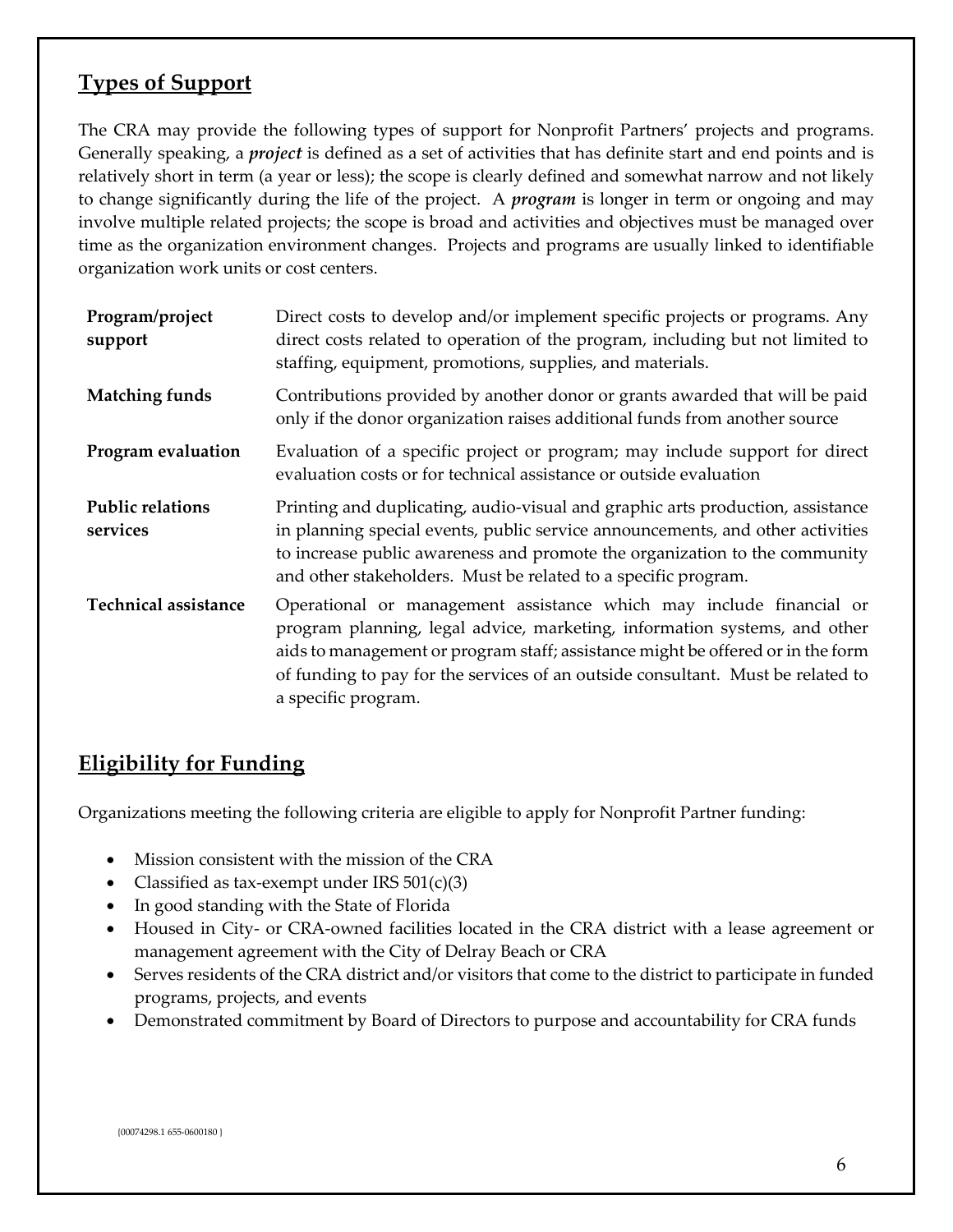#### **Funding Cycle, Fiscal Year 2022-2023**

CRA support for Nonprofit Partners will be allocated in an annual cycle, with specific dates and instructions published prior to the beginning of each cycle. Dates for Fiscal Year 2022-2023 are as follows:

| May 1, 2022        | Application available online                                 |
|--------------------|--------------------------------------------------------------|
| July 15, 2022      | Applications due                                             |
| August 2022        | Evaluation Committee review of applications                  |
| September 1, 2022  | Applicant organization presentations to CRA Board (Workshop) |
| September 29, 2022 | Funding decisions by CRA Board                               |

*The CRA has the right to adjust the dates as necessary. All applicants would be notified of any changes.* 

In addition, from time to time the CRA may offer special funding initiatives for community partners to provide services in response to emerging/changing community needs and resources.

#### <span id="page-7-0"></span>**Application Components**

To request CRA support, interested organizations must submit an *Application for Funding*. The application, related forms, and instructions to complete and submit the application package are available on the CRA website. The application package is comprised of the following components, which are described in detail in the instructions.

- *Cover Letter* signed by the Chair of the organization's Board of Directors to demonstrate Board commitment to the purpose of and accountability for the proposed project or program
- *501(c)(3) IRS Determination Letter*
- *Evidence of good standing with the State of Florida*
- *Application for Funding* includes organization information, a comprehensive narrative description of the proposed project/program, and budget data
- *Board of Directors* List of Board members and officers, and, if available, policies on Board roles & responsibilities and Board contributions
- *Strategic Plan* Strategic Plan or other long-term planning document and, if available, policy on long term planning
- *Budget and Budget Narrative* past, current, and proposed organization budget figures and line item budget with justification for the proposed project/program
- *Logic Model* graphic presentation to demonstrate how project/program activities deliver immediate products and services (outputs), which result in short term changes (outcomes), that in the long term address Overall Needs identified in the CRA Plan (impacts)

{00074298.1 655-0600180 }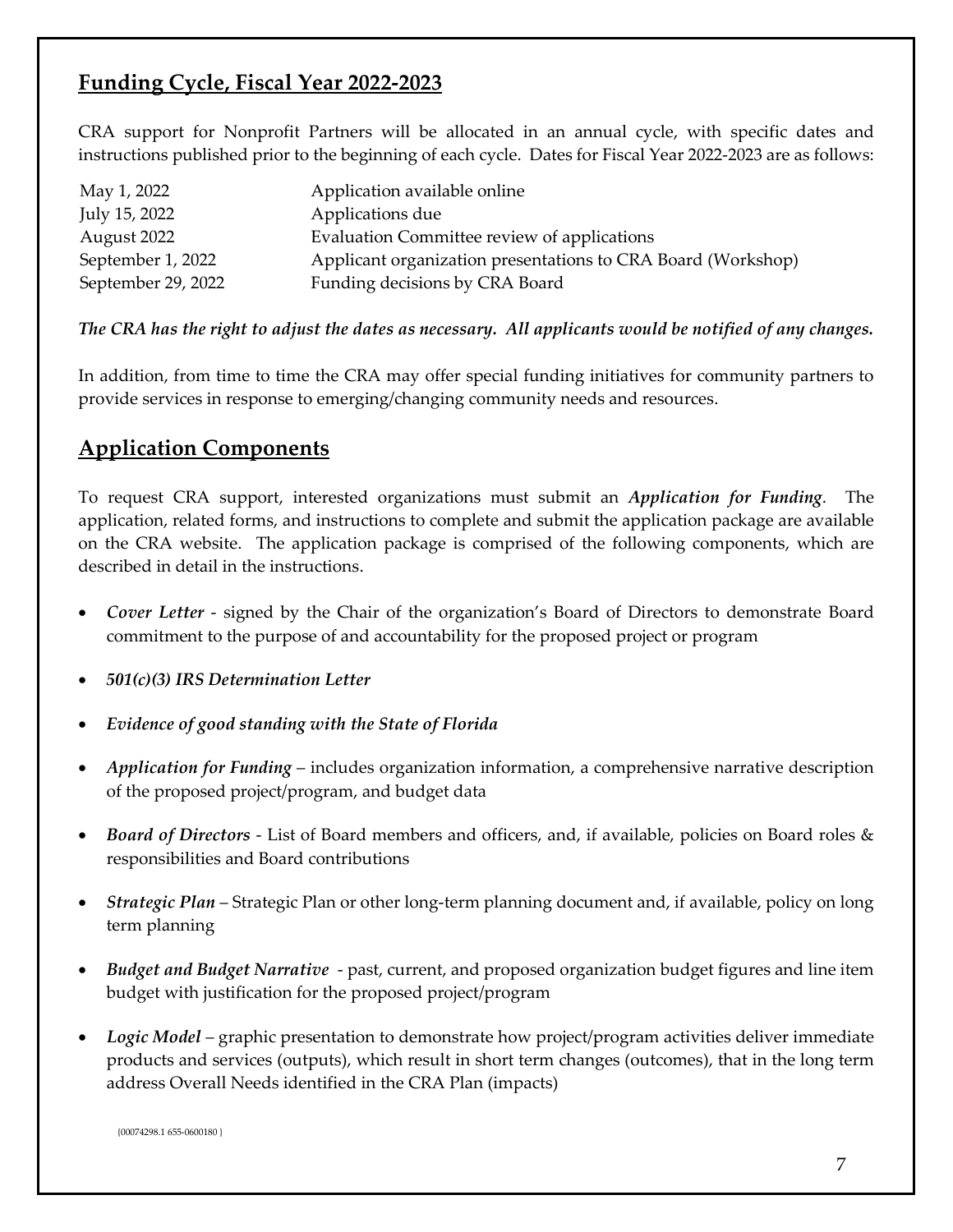- *Evaluation Plan* a written plan to translate outputs and outcomes defined on the Logic Model to measurable indicators and identify specific procedures, personnel, schedule, and tools/instruments to collect, analyze, and report data on performance
- *Organization financial information* most recent Financial Statement, IRS Form 990, and Independent Financial Audit/Review/Compilation Report according to your organization's bylaws
- *Affiliation Agreements* if applicable, documents describing current or planned collaborative partnerships with specific roles or resources that each partner will provide relative to the proposed project/program
- *Current Balance Sheet* As of 3/31/2022 or more recent.

*\*\*The CRA has the right to determine what documents included on the list are n/a and request any additional information as necessary.*

#### <span id="page-8-0"></span>**Application and Review Process**

- 1. Previously funded Nonprofit Partners will be notified by email of the new funding cycle and public notice will be published on the CRA website.
- 2. Application and related forms and detailed instructions will be available in hard copy at the CRA office and by email on request.
- 3. Applications delivered to the CRA office in person by an organization representative, U.S. Mail, or courier service will be accepted from the opening of the funding cycle until the due date and time.
- 4. The Grant Manager will conduct a preliminary review of each application to confirm that the organization is eligible to apply and determine whether application components are present and complete.
- 5. The Grant Manager will recommend applications for review to the Funding Evaluation Committee, comprised of the CRA Executive Director or CRA Assistant Director, CRA Finance & Operations Director, and representative(s) of the City of Delray Beach.
- 6. The Funding Evaluation Committee will review each application according to established criteria and make preliminary funding recommendations to the CRA Board of Commissioners.
- 7. Applicant organizations will make presentations based on the Logic Models and Evaluation Plans included as part of their funding applications to the CRA Board.
- 8. The CRA Board will consider and make final decisions regarding funding requests.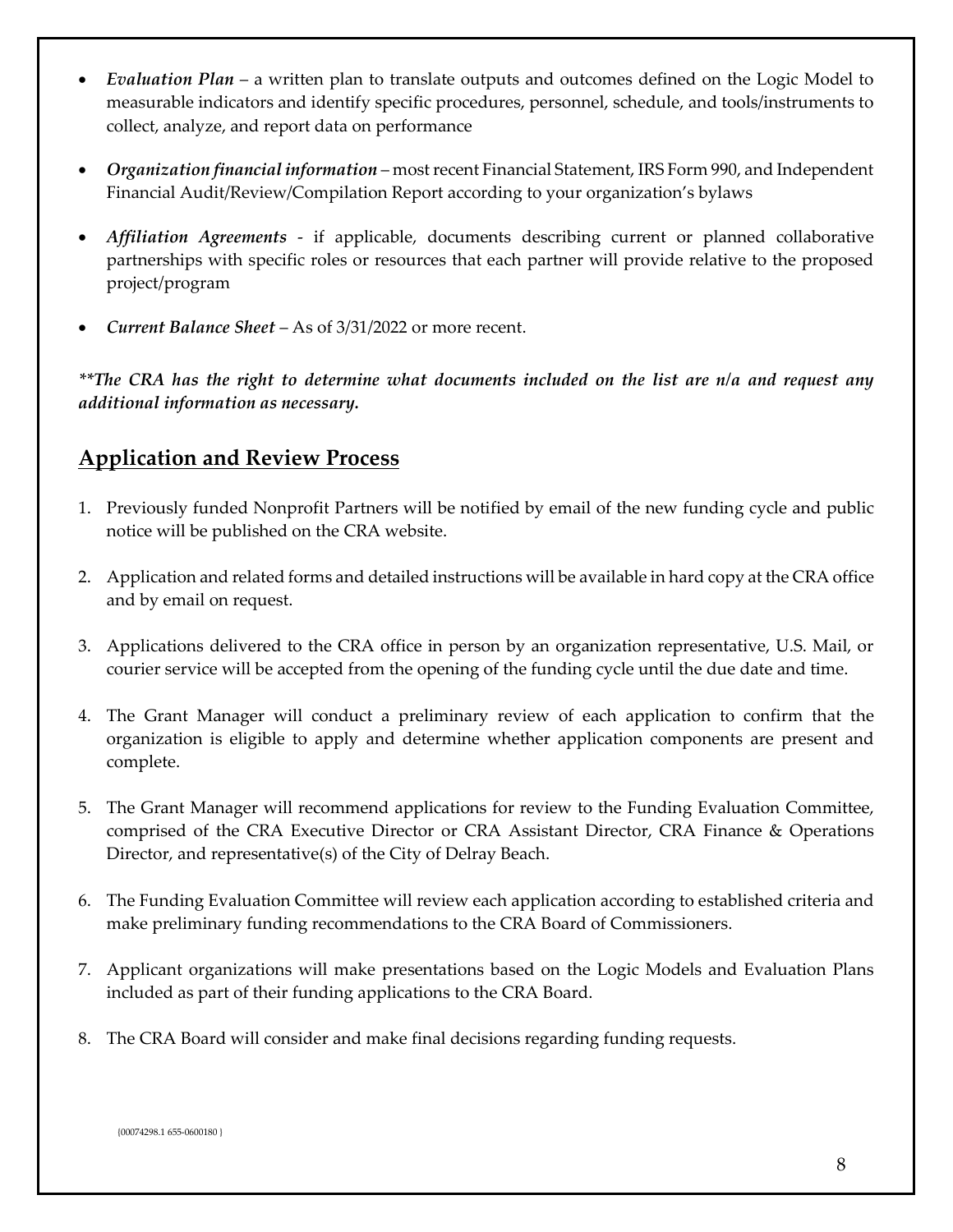#### **Application Review Criteria**

Criteria to be used by the CRA's Funding Evaluation Committee in reviewing applications for funding are grouped into six categories weighted as follows:

<span id="page-9-0"></span>

| Organization Capacity           | 20% |
|---------------------------------|-----|
| Need for Project/Program        | 20% |
| Project/Program Description 10% |     |
| Logic Model                     | 20% |
| <b>Evaluation Plan</b>          | 10% |
| Budget & Sustainability         | 20% |

Specific items will be rated by each member of the Funding Evaluation Committee on a scale of 1 to 5, worst to best possible response: (1) Unacceptable, (2) Minimal, (3) Satisfactory, (4) Good, (5) Excellent.

Specific criteria to be used by the committee to evaluate funding applications are as follows:

#### **ORGANIZATION CAPACITY**

- Length of time established, overall growth/stability
- Stability/growth of organization funding
- Board composition, role, commitment to program/project
- Demonstrated experience/success with similar program/project
- Program/project leadership and staff qualifications
- Collaborative relationships/affiliations relative to program/project
- Prior CRA funding experience with similar program/project
- External oversight/accreditation/affiliation
- Long term/strategic planning process
- Current strategic plan and status

#### **NEED FOR PROGRAM/PROJECT**

- Program/project need consistent with CRA Overall Need
- Program/project need consistent with organization mission
- Documentation of program/project need
- Uniqueness / lack of duplication, or affiliation with similar resources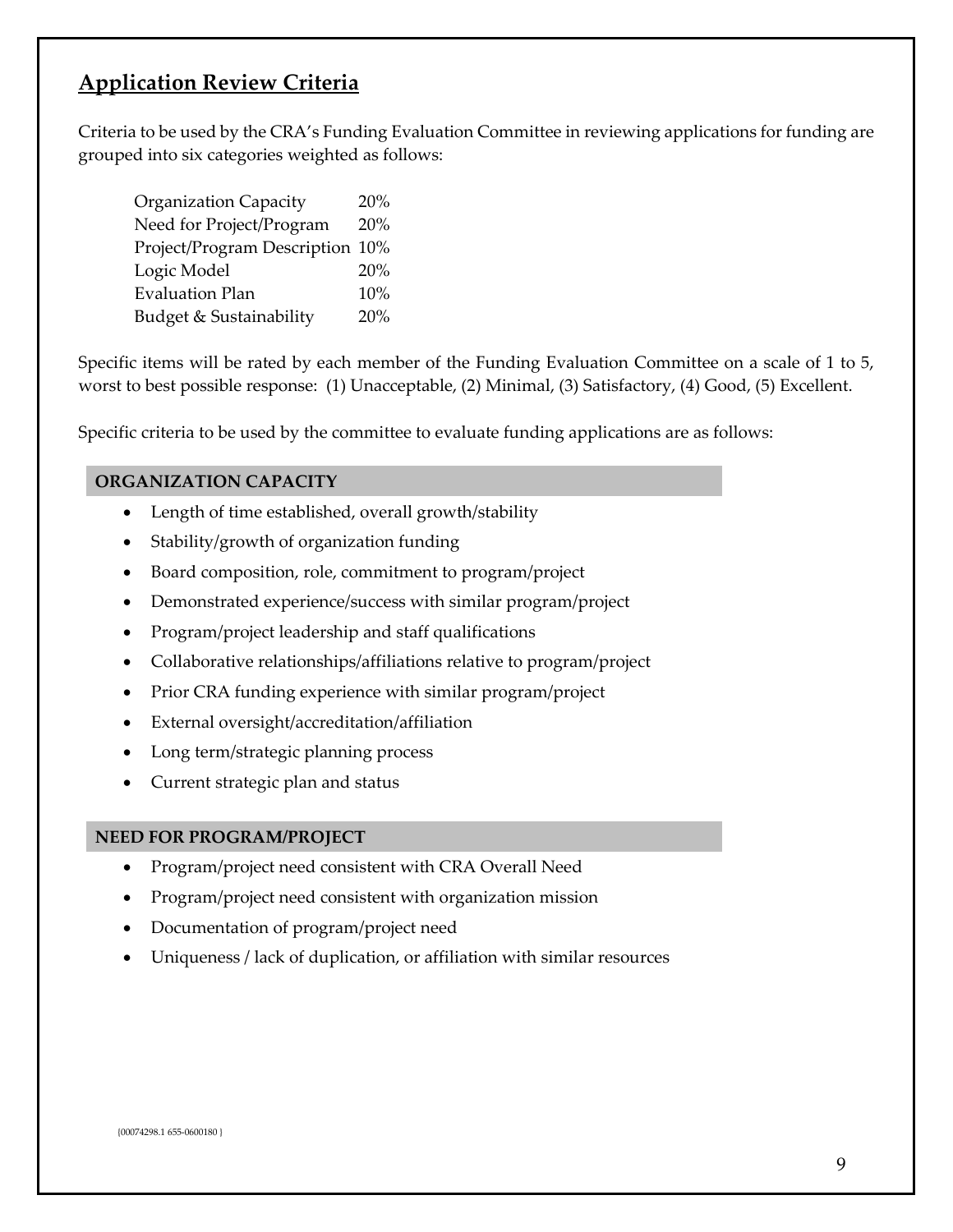#### **PROJECT/PROGRAM DESCRIPTION**

- Innovative or proven approach and justification
- Target population(s) clearly defined and within guidelines
- Activities clearly described and consistent with logic model
- Staff and resources adequate to implement activities
- Activities likely to result in stated outputs/outcomes
- Realistic time frame to implement program/project

#### **LOGIC MODEL / PROJECTED RESULTS**

- Stated program/project goal clear and relevant to CRA Overall Need
- Clear relationship between activities, outputs, and outcomes
- Activities appropriate to program/project goal
- Realistic outputs and outcomes relative to organization capacity
- Clear, measurable outputs
- Clear, measurable outcomes
- Program/project results likely to lead to stated Impacts

#### **EVALUATION PLAN**

- All CRA-funded activities addressed
- Outputs presented with measurable indicators
- Outcomes presented with measurable indicators
- Evaluation processes clearly described (who, how/tools, when)
- Evaluation processes reasonable, appropriate
- Implementation responsibility/process clearly defined
- Application/usefulness of evaluation results

#### **BUDGET & SUSTAINABILITY**

- Adequate, appropriate expense budget to implement program/project
- Line item costs explained/justified in narrative
- Use of CRA funds clearly identified, may be tracked
- Sufficient mix of funding secured to implement program/project
- Non-CRA funding solicited / pending
- Financial documents demonstrate responsable financial management
- Realistic plans to sustain program/project